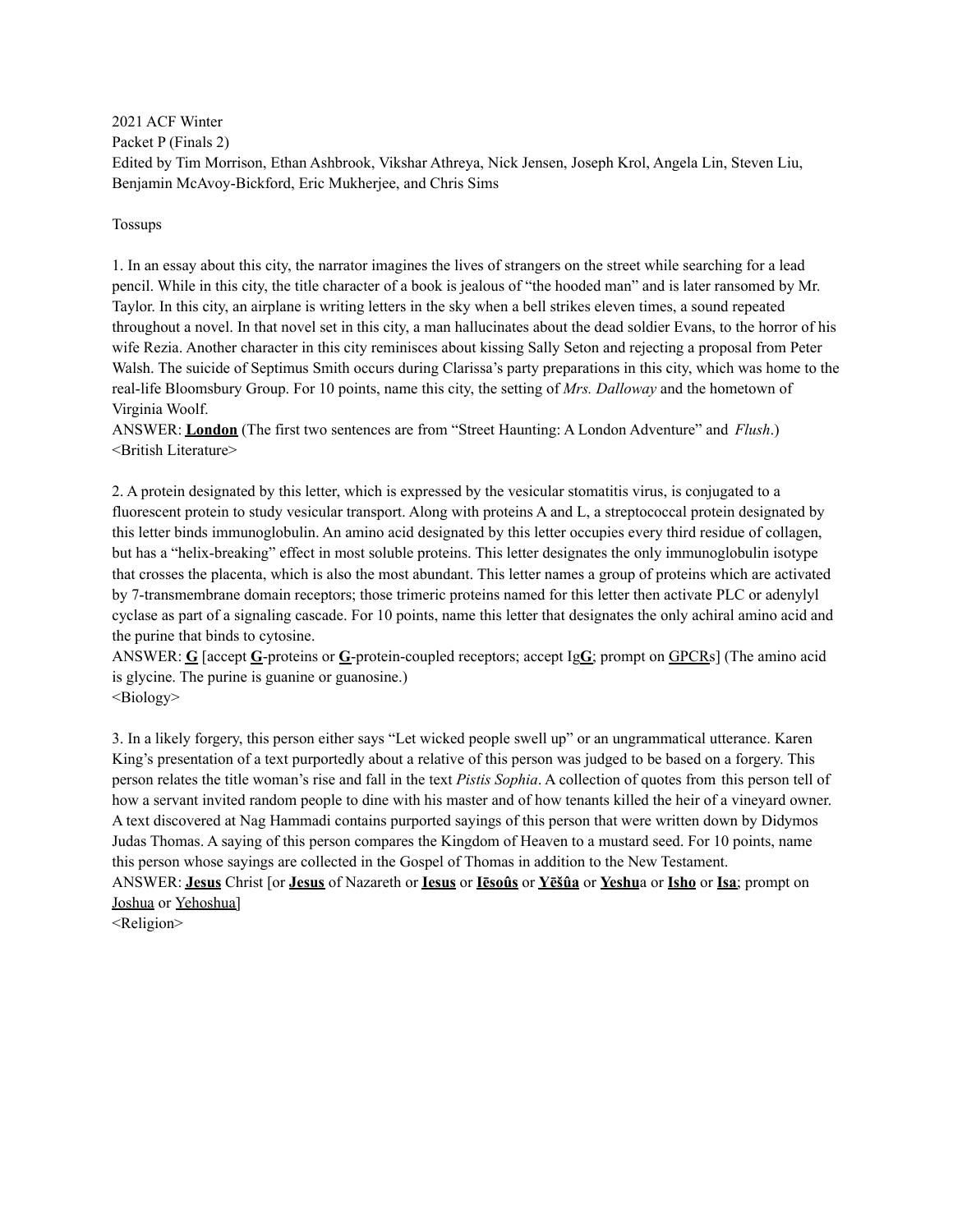4. *Note to moderator: Read the answerline carefully.* James Daschuk's book about "clearing" this large natural region notes that the XY Company sold many gallons of rum to its smallpox-decimated Niitsitapi people, who kept travois-pulling dogs. The Saulteaux ("SAWL-toh") arose from Ojibwe who migrated to this region, which was dominated by the Iron Confederacy of the Assiniboine ("uh-SIN-ih-boyn"). It's not the Kootenays ("COOT-nees"), but Interior Minister Clifford Sifton reserved "block settlements" in this natural region for Ukrainians and Doukhobors, who built sod houses. This natural region formed the westernmost part of Rupert's Land before the Métis ("may-TEE") settled Selkirk's Red River Colony. Canada's Dominion Lands Act opened this "Last Best West" to homesteaders. For 10 points, Manitoba, Saskatchewan, and Alberta contain the north of what flat landscape that also defines the Dakotas?

ANSWER: Canadian **Prairie**s [or Great **Plains**; accept **Plains** Cree or **Plains** Ojibwe; accept **Assiniboia** before "Assiniboine"; accept **Peace River** Country; accept *Clearing the Plains*; prompt on Manitoba or MB or Alberta or AB or Saskatchewan or SK before read by asking "the southern part of that province is in what natural region?"; prompt on grasslands or equivalents; prompt on Western Canada or Keewatin; prompt on Rupert's Land before read] <Other History>

5. East Asian plot techniques informed a writing manual named for this term "in the real world" by Matthew Salesses. This term is spelled with an ash in the title of an Alex Langlands book that recreates medieval beekeeping, haymaking, and thatching. Matthew B. Crawford outlines a "soul" form of this term in an "inquiry into the value of work" about shop class. This term names an anti-industrial decorative arts movement whose *Acanthus* wallpaper and Red House were designed by William Morris. Film crew snack services are known by this term, whose "studio" genre includes casting and woodworking. This term names a broad set of hobbies supplied by Michaels, Jo-Ann Fabrics, and Etsy. For 10 points, what term for skilled, artisanal trades that create handiwork follows "Mine" in a building video game?

ANSWER: **craft** [or word forms like **craft**sman or **craft**ing or handi**craft**s or *Cræft*; accept Mine**craft;** accept Arts and **Craft**s; accept **craft** services; accept *Shop Class as Soulcraft*; accept *Craft in the Real World*; prompt on handiwork; prompt on arts by asking "what other term is it named for?" <CE/Geo/Other/Pop Culture>

6. This molecule's HOMO has h-sub-1-u symmetry, and its triply-degenerate LUMO has t-sub-2-u symmetry. This molecule, which forms bright violet solutions in hydrocarbon solvents, was functionalized using brominated diethyl malonate and DBU in the first example of the Bingel reaction. Zellinger et al. fired this molecule through a grating to show it has a de Broglie ("duh BROY") wavelength of 2.5 picometers. An "at" sign is used to write complexes in which this molecule surrounds another, which are called endohedral. This molecule was first isolated using a laser to vaporize the surface of a graphite disk by Curl, Kroto, and Smalley. This molecule was the first to be discovered of a new allotrope that also includes nanotubes, and was named for the inventor of the geodesic dome. For 10 points, name this molecule that consists of sixty carbon atoms arranged in a soccer ball shape.

ANSWER: buckminster**fullerene** [accept **fullerene**s; accept **buckyball** or  $C_{60}$  ("C-60")] <Chemistry>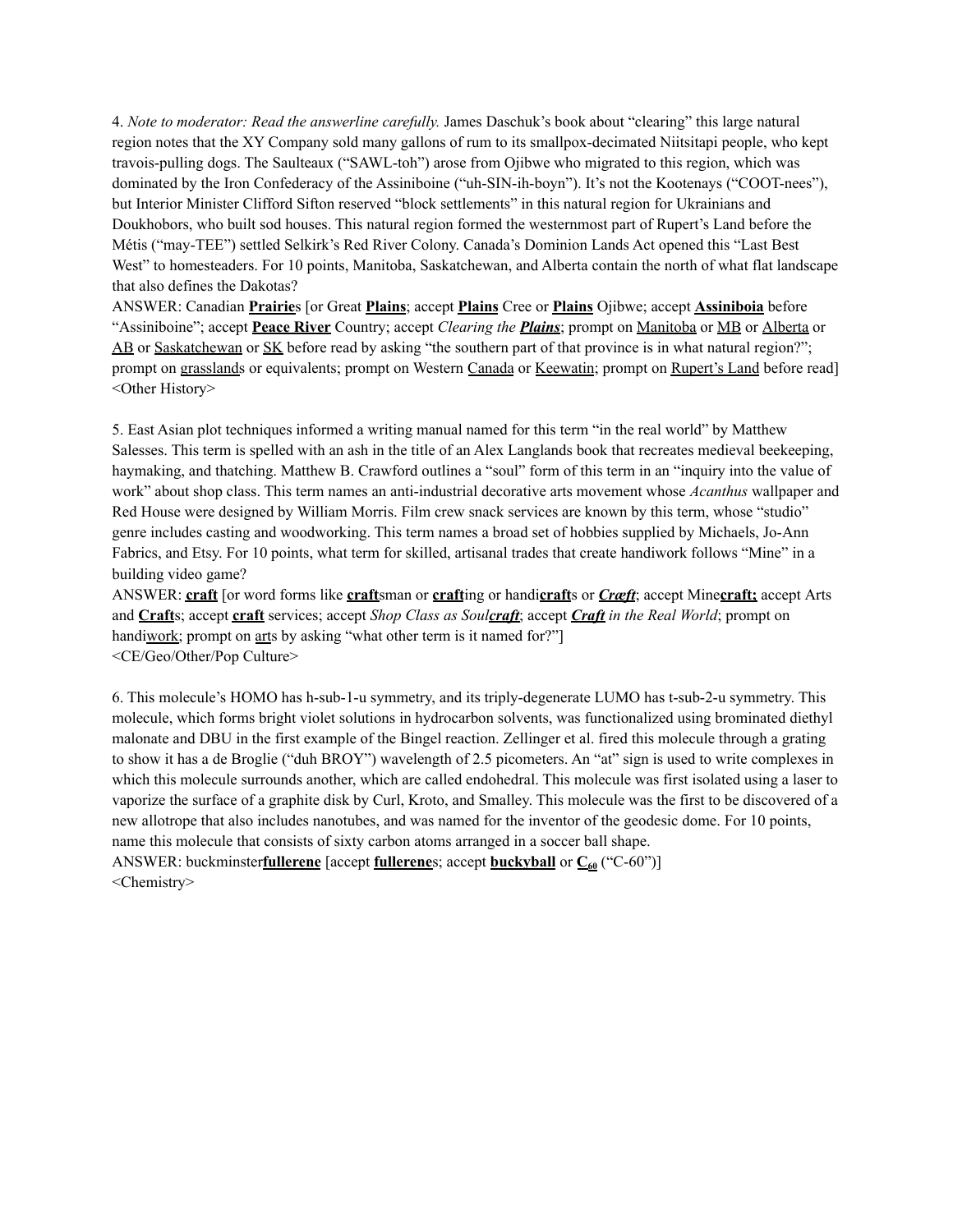7. A thinker with this surname predicted that future workers would likely form cooperatives to escape wage slavery in the essay "On the Probable Futurity of the Labouring Classes." A book by a thinker with this surname uses the example of a Muslim country banning pork to demonstrate how morals can influence decisions without encroaching on opinions. An author with this surname argued that "women have as good a claim as men have… to the suffrage" in the essay "The Enfranchisement of Women." A book by a thinker with this surname opens by warning against the oppression of minorities via "tyranny of the majority." Harriet Taylor and her husband with this surname co-wrote that book, which put forth the "harm principle." For 10 points, give this surname of the husband-and-wife duo who wrote *On Liberty*.

ANSWER: **Mill** [accept Harriet Taylor **Mill**; accept John Stuart **Mill**; accept Harriet **Taylor** or Harriet **Hardy** before "Muslim" is read, but prompt afterwards by asking "what surname was later taken by that philosopher?"] <Philosophy>

8. A poem in this language inspired a novel that ends with the characters admiring a volcano outside an Argentine bakery. A 2019 play merges one of this language's characters with Norma Jeane Baker. A character originally from this language titles a poem that ends "touch me and you'll burn," in which she "[does] Countertop Dancing." One of this language's poets inspired the work *Autobiography of Red* by Anne Carson, who translated another of this language's poets in the collection *If Not, Winter*. Twelve hanged maids narrate a novella by Margaret Atwood that retells a poem in this language, including how a woman evaded suitors by repeatedly weaving and unweaving a shroud. For 10 points, Atwood's *Penelopiad* was inspired by what language's *Odyssey*? ANSWER: Ancient **Greek** [or **Hellēnikḗ**; accept **Ionic** Greek or **Homeric** Greek or **Aeolic** Greek] <World Literature>

9. A set of "Pictures" named for this word sets five poems, including one by the composer's wife Alice, for contralto and orchestra. A brass fanfare of B-flat minor chords opens a symphony named for this word, which soon abruptly transitions to a *fortissimo* D major chord. The choir enters with the Walt Whitman-derived text "Behold [this word]" at the beginning of Ralph ("rafe") Vaughan Williams's first symphony. A piece named for this word includes a movement that depicts the time "From dawn to noon" as the first of its three impressionist "symphonic sketches." Benjamin Britten excerpted four "interludes" named for this word from his opera *Peter Grimes*. For 10 points, name this place, which is depicted during the "Play of the Waves" movement of Claude Debussy's *La mer*. ANSWER: the **sea** [accept the **ocean**; accept *Four Sea Interludes*; accept *La mer* before read; prompt on water or equivalents]

<Classical Music>

10. A Limes ("LEE-mace") named for these people separated their Nordalbingian group from the Slavic Obotrites. These people paid 500 cows as tribute to Chlothar I. During the Carausian revolt, these people's pirate raiders named a network of forts on Gaul's shore. In the Ostsiedlung ("AWST-zeed-lung"), Franconians who were identified as these people colonized Sibiu and Sighișoara ("see-ghee-SHWAR-ah") in Transylvania. These people's oral history was recorded in a book of "deeds" by an Ottonian chronicler at Corvey Abbey; that man was named for the king who led these tree-worshipping people before they were massacred at Verden by Charlemagne, Widukind. During the heptarchy, the Jutes' Kingdom of Kent was conquered by these people's "Western" group in Wessex. For 10 points, name these Germanic people who invaded Britain alongside the Angles.

ANSWER: **Saxon**s [or **seax**ana or specific subgroups such as West **Saxon**s; accept *The Deeds of the Saxons* or *Res gestae saxonicae*; accept Limes **Saxon**icus or **Sachse**nwall; accept Transylvanian **Saxon**s or **Sași** ardeleni or Siebenbürger **Sachse**n or Erdélyi **szászok**; accept **Saxon** Shore; prompt on Anglo-Saxons or Germanic peoples] <European History>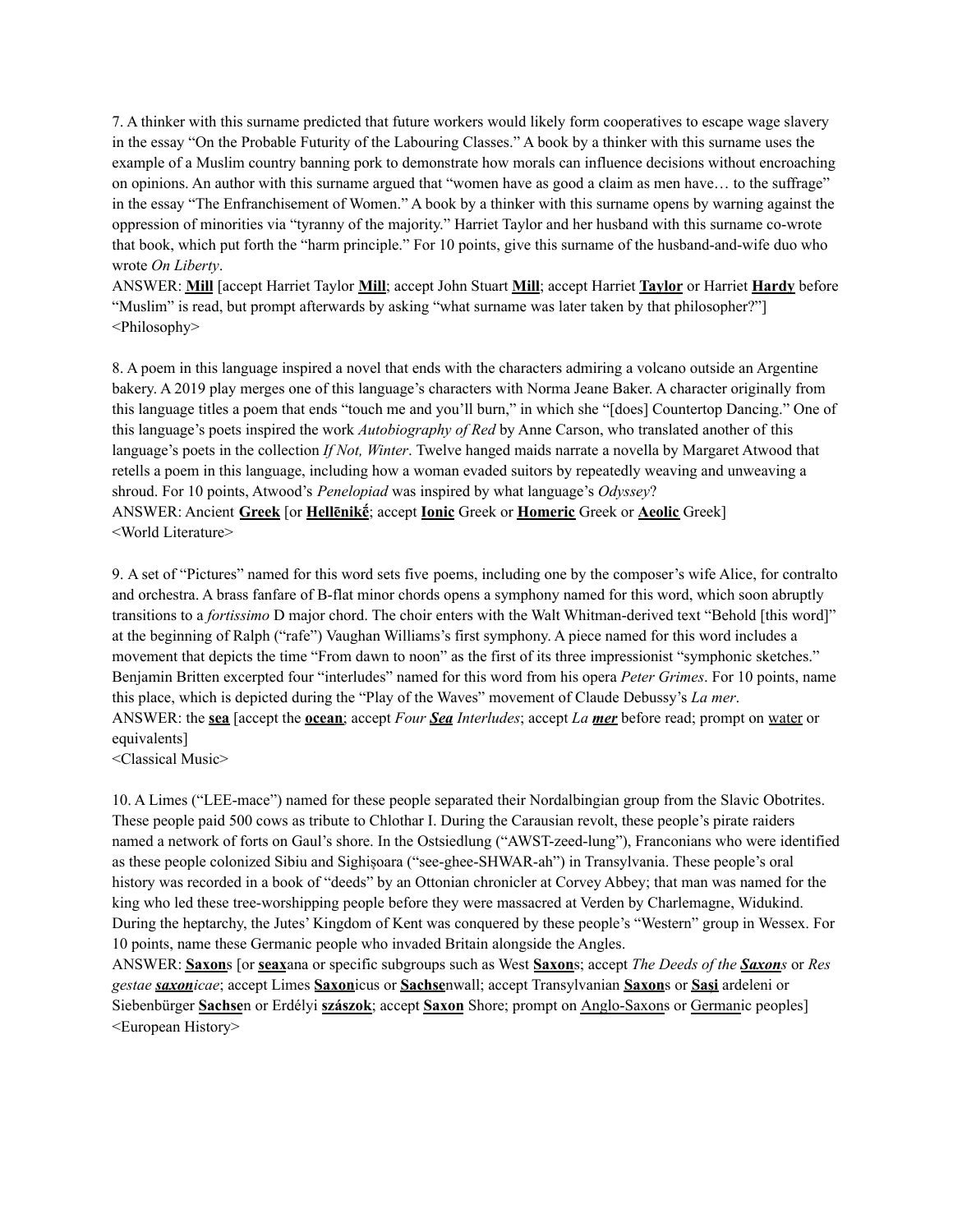11. A thinker from this country outlined the "focal point approach" to law and economics in *The Republic of Beliefs*. A sufficient statistics approach is used to determine the economic effects of this country's rail network in a 2018 paper by Dave Donaldson. An economist originally from this country directs Harvard's Opportunity Insights, which identifies policies that improve upward mobility. Esther Duflo, Michael Kremer, and an economist from this country co-won the 2019 Economics Nobel Prize. An economist from this country created the capabilities approach with Martha Nussbaum and wrote *Development as Freedom*. For 10 points, name this country home to the highest number of people living in extreme poverty worldwide, and which is therefore often studied by development economists like Amartya Sen.

ANSWER: **India** [or Republic of **India**; or **Bhārat** Gaṇarājya] <Social Science>

12. A book on the "paradox of" this painting by William Schupbach argues against the claim that its main figure represents a certain author "redivivus," as made in a monograph by William Heckscher. A fire destroyed most of a companion piece to this painting by the same artist, which was inspired by Mantegna's *Dead Christ* and showed Jan Deijman ("yahn DAY-mun"). A poster at the rear of this painting, behind a man checking his notes, gives its date as 1632. Most of the figures in this painting look past the robber Aris Kindt towards a large book in the bottom right, which is usually thought to be by Vesalius. This painting's main subject uses forceps to indicate the muscles of the forearm of a cadaver. For 10 points, name this Rembrandt painting of a medical demonstration. ANSWER: *The Anatomy Lesson of Dr Nicolaes Tulp* [or *De anatomische les van Dr Nicolaes Tulp*] <Painting/Sculpture>

13. This character advises that another character not accept a gift of seven-hundred camels and a thousand falcons in a passage that mysteriously ends with the letters "A-O-I." After stumbling upon a hill with four marble steps, this character accidentally shatters a rock while trying to break a sword. A man with a white beard grants this character aid from Count Gautier and a bow for protection. This character gives his right glove to the archangel Gabriel upon his death, which comes shortly after he witnesses the death of the archbishop Turpin. After he is betrayed by his stepfather Ganelon, this character dies when his temples burst from blowing on his horn, the oliphant. For 10 points, name this paladin of Charlemagne whose "Song" titles a medieval French epic.

ANSWER: **Roland** [or **Orlando**; accept *The Song of Roland* or *Le Chanson de Roland*] <European Literature>

14. This commodity was obtained from "gardens" in Kibiro for the Bunyoro Kingdom in Uganda. The traveller Al-Bakri noted that this commodity was taxed twice as it passed downriver, unlike copper and other goods. David Livingstone explored an area named for this commodity in the Makgadikgadi ("mah-KHAH-dee-KHAH-dee") region of Botswana. The hottest average temperature for an inhabited area was recorded at a site for processing this commodity in Dallol, Ethiopia. Caravans still go to Bilma to pick up this commodity, which was traded using a system of silent barter. Ahmad al-Mansur led an invasion of one empire after he demanded taxes from this commodity at Taghaza. This resource was cut into slabs in West African empires that traded it for gold. For 10 points, name this resource used to preserve food.

ANSWER: **salt** [accept rock **salt** or sea **salt** or table **salt** or **NaCl** or **sodium chloride**; accept **sodium carbonate** or **soda ash**; accept **sodium bicarbonate**; accept **sodium sulfate**; accept **potassium chloride** or **potash**] <World History>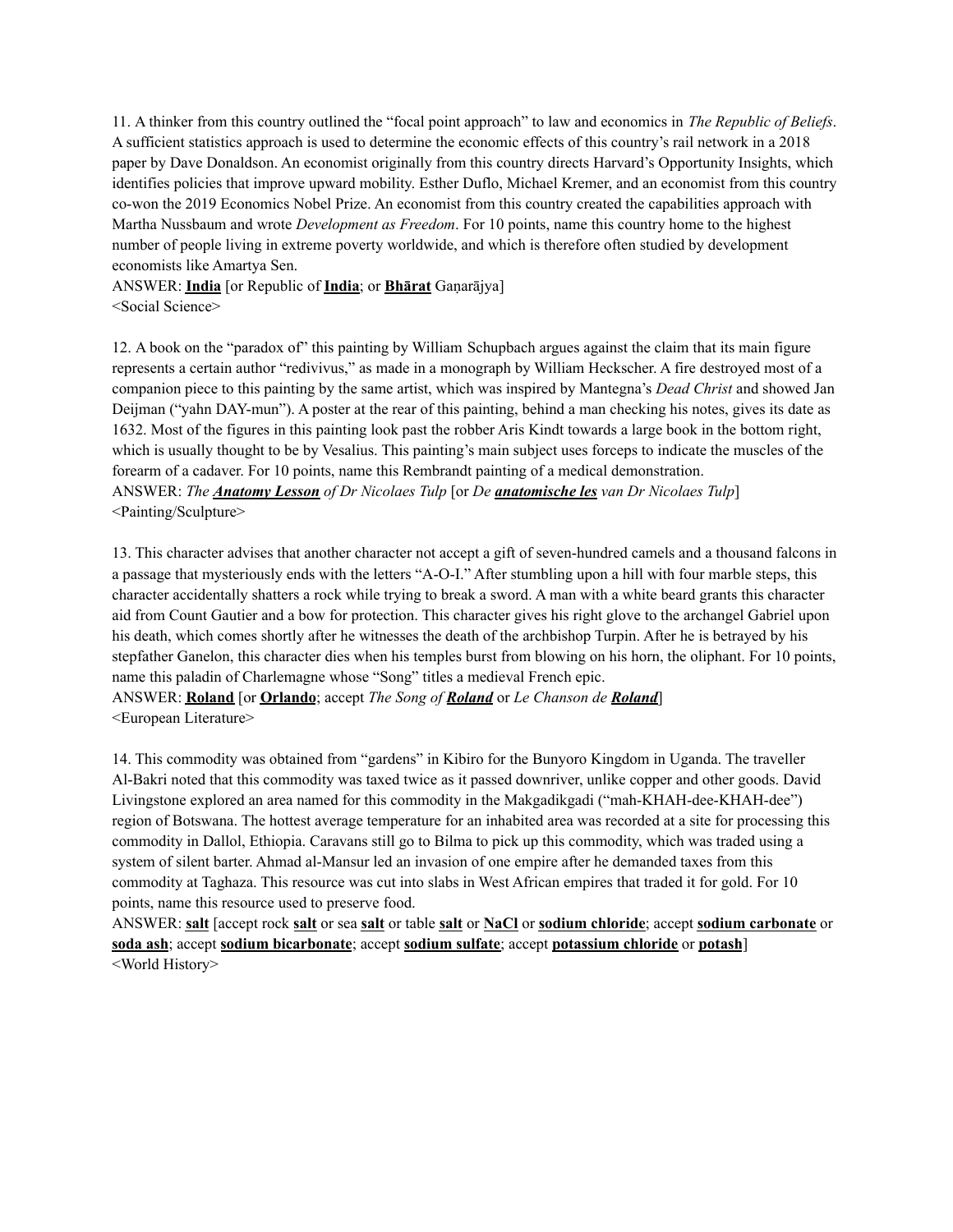15. This quantity is equal to the symmetrized gradient of the mechanical displacement field in a theory named after this quantity's approximation as infinitesimal. An "offset" of this quantity, typically equal to 0.2 percent, is used to define the offset yield point. Either work or this quantity names a phenomenon in which plastic deformation "hardens" a material. The negative ratio of the values of this quantity in the transverse and axial directions equals Poisson's ratio. At the maximum value for this quantity, fracture occurs. For an axial deformation, the change in length over original length gives the "engineering" definition of this quantity that appears in the denominator of the definition of Young's modulus. For 10 points, name this quantity often plotted in namesake curves alongside stress. ANSWER: **strain** tensor [accept engineering **strain**; accept **strain** hardening] <Physics>

16. Jennifer Keishin Armstrong's book *When Women Invented [this technology]* celebrates Hazel Scott for integrating it at DuMont. Jonathan Pontell used this technology to define "Generation Jones." Lynn Spigel's book *Make Room for [this technology]* argues that it shaped the domestic ideal in postwar suburbs. In the 1920s, a "mechanical" type of this technology used a Nipkow disc. In the 1960s, the Mountain Pass mine supplied europium for this technology, whose NTSC and PAL systems introduced distinct interlacing standards to improve raster scanning by cathode ray tubes. The "Radio Index" preceded the "Audimeter" that tracked this technology for Nielsen Ratings. For 10 points, Kennedy apocryphally won his first debate with Nixon thanks to what technology broadcast by networks like CBS?

ANSWER: **television** [or **TV** or the **telly**; accept specific types like color **TV**; accept National **Television** System Committee; accept *Make Room for TV* or *When Women Invented Television*; prompt on telecommunications or media or screens or similar; prompt on broadcasting before read; prompt on slang like "the box" or "the tube"] <American History>

17. This process can be measured through a namesake "bump" in the power spectra of the CMBR. A transition in a substance that has undergone this process produces a spectral line used in PNLFs to measure distances. The end of the Gunn–Peterson trough in quasar spectra marks the beginning of an era named for this process that followed the recombination era. The degree to which this process occurs at thermal equilibrium is given as a function of temperature by the Saha equation. This process takes 13.6 electron volts of energy for a ground state hydrogen atom. Gases that undergo this process become plasmas. For 10 points, name this process in which an atom or molecule gains a net charge.

ANSWER: **ionization** [accept **reionization**; prompt on answers which indicate that particles become charged] <Other Science>

18. This person builds a funeral pyre for the drowned Misenus shortly before following two doves to a tree. In one episode, this person relates how they built an empty tomb for Deiphobus while talking to his shade. An epithet given to this person is frequently translated as "pious." In a duel against a man who fails to lift a giant rock, this person flies into a murderous rage after seeing a belt stolen from his dead friend. While in the court of a kingdom in Libya, this man relates how the ghost of his wife told him to leave his homeland as he escaped a burning city carrying his father Anchises ("an-KY-sees") on his back. After incurring the wrath of Juno, this man is incited into falling in love with Dido. For 10 points, name this first hero of Rome and subject of a namesake epic by Virgil. ANSWER: **Aeneas** [do not accept or prompt on "the *Aeneid*"] <Mythology>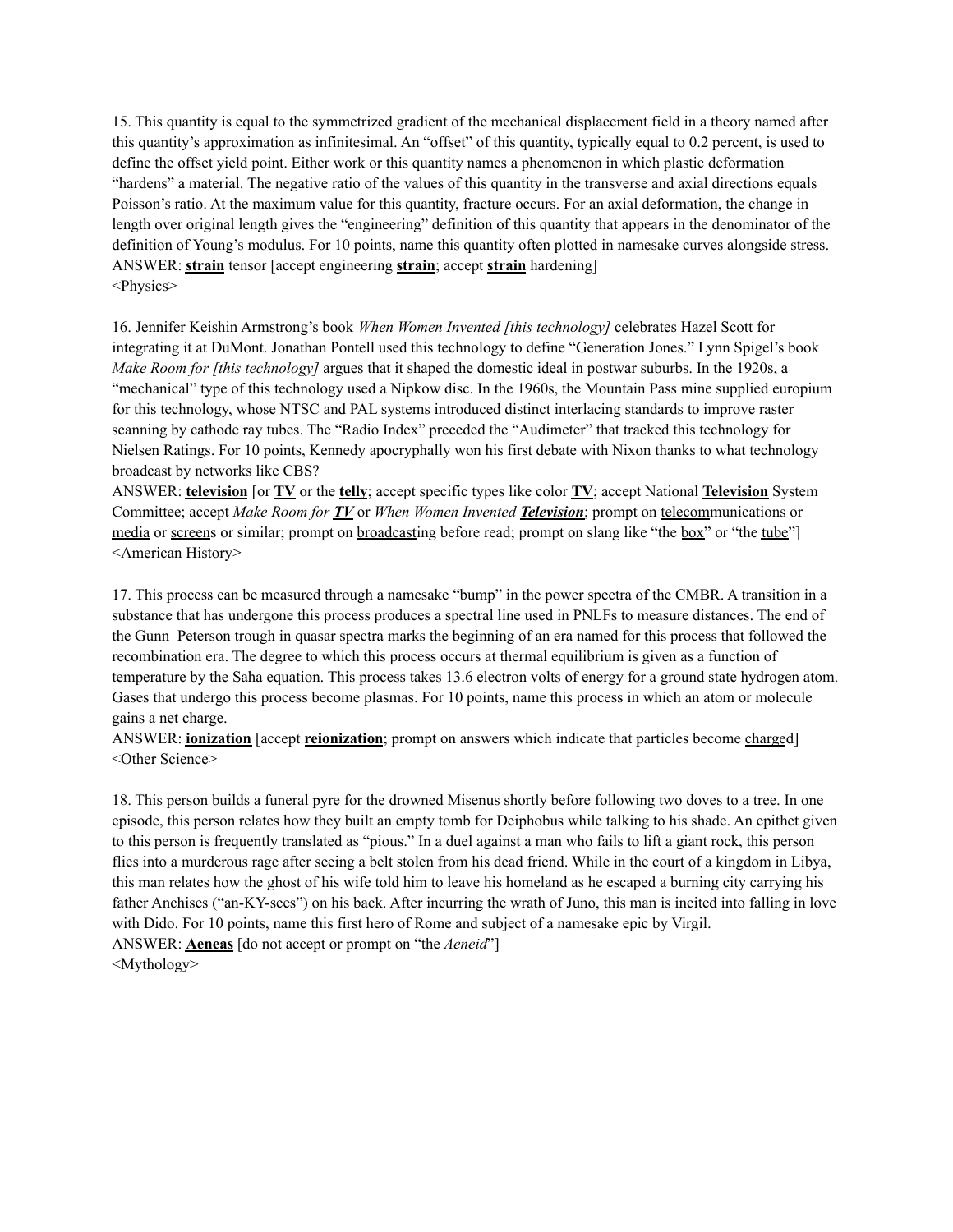19. A desire to shoot the film entirely underwater led this director to be dropped from a live-action remake of *The Little Mermaid*. At the end of a film by this director, two characters whisper an inaudible goodbye to each other on a crowded street as the song "Just Like Honey" starts to play. In a film by this director, Cecilia, who leaps onto a fencepost, is the first of the Lisbon sisters to kill herself. A film by this director ends with "More Than This" being performed by the actor Bob Harris, who meets Scarlett Johansson's character in Japan. This director appeared as the infant Michael Rizzi in a christening scene in a film directed by her father. For 10 points, name this director of *The Virgin Suicides* and *Lost in Translation*, whose father directed *The Godfather*.

ANSWER: **S**ofia **Coppola** [prompt on Coppola; do not accept or prompt on "Francis Ford Coppola"] <Other Arts>

20. In this play, a character compares his father to "a shadow that followed you everywhere" which was "digging in your flesh. Trying to crawl in." In this play, a woman laments to her husband, "I planted myself inside you and waited to bloom," only to find that the "soil was hard and rocky." This play's protagonist ridicules his son Lyons when he asks for a loan of ten dollars. At this play's end, a character performs a strange dance and song to open the gates of heaven after his trumpet fails to sound. In this play, the motherless baby Raynell is raised by Rose. In this play, Cory's college football dreams are crushed by his father, who faced racism as a baseball player. For 10 points, name this Pittsburgh Cycle play about the garbage collector Troy Maxson, written by August Wilson. ANSWER: *Fences*

<American Literature>

21. *Note to moderator: Read the answerline carefully.* According to legend, a leader of these people revolted after he was berated as a "blacksmith slave." The semi-mythical capital of an empire ruled by these people, Ötüken, is described in the Orkhon inscriptions. While ruled by the Ashina tribe, these people overthrew the Rouran, who may have fled west to become the Pannonian Avars. Bumin founded an empire ruled by a group of these people, who called themselves "Celestial," or "Gök." These people founded a khaganate whose inhabitants were referred to as "Oghuz." People of this large ethnolinguistic group later won the Battle of Manzikert and founded the Sultanate of Rûm in Anatolia. For 10 points, name this large ethnolinguistic group that included the Seljuks and Ottomans. ANSWER: **Turk**s [or Gök-**Turk**s or Celestial **Turk**s or Blue **Turk**s; accept **Türük** Bodun or **Tūjué** or Kök **Türük** or **Türk**ler; accept **Ashina** clan or **Asen**a or **Açina** before "Ashina"; accept Oghuz **Turk**s or Seljuk **Turk**s or Ottoman **Turk**s; accept **Turk**ic peoples; prompt on Oghuz before read; prompt on Türkmen or Türkmân or Turkmen or Turcoman or Seljuks or Ottomans or Osmanl by asking "what larger ethnolinguistic group are they a part of?"] <World History>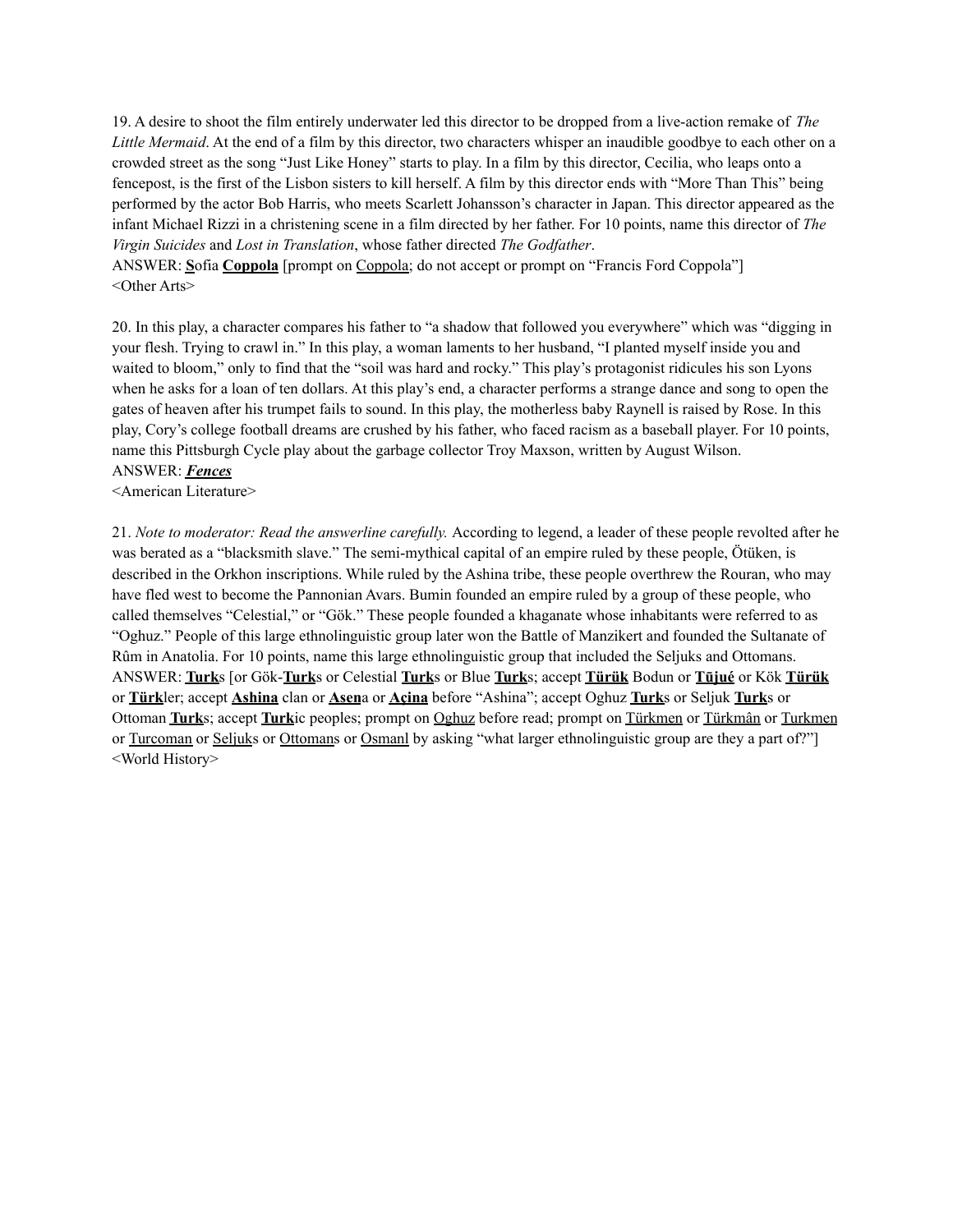#### Bonuses

1. Agnes Hsū-Táng ("shoo-tahng") and Zhào Cóngcāng ("jow tsong-tsahng") excavated a kingdom of this name that buried boat-shaped coffins and placed bronze heads with gold foil masks in "sacrificial pits" in Jīnshā ("jeen-shah") and Sānxīngduī ("sahn-shing-dway"). For 10 points each:

[10h] Give this name of an ivory-importing Bronze Age kingdom legendarily founded by Cáncóng, which followed the Bǎodūn ("bao-dwin") culture near modern Chéngdū. Liú Bèi founded a later state of this name that was also based in Sìchuān.

ANSWER: **Shǔ** [accept **Shǔ** Hàn; prompt on Jì Hàn by asking "what other name is usually given to that state to distinguish it from the Hàn dynasty?"]

[10e] Shǔ, Wèi, and Wú divided China during a period that shares this name with the Korean states of Goguryeo ("ko-goor-yuh"), Silla ("shilla"), and Baekje ("beck-jay"), and also titles a classic novel by Luó Guànzhōng.

ANSWER: **Three Kingdoms** [or **Sānguó** Shídài; accept *Romance of the Three Kingdoms* or *Sānguó Yǎnyì*; accept **Three Kingdoms** of Korea or **Samguk**-sidae]

[10m] This was the collective name of three kingdoms among Xiàng Yǔ's ("sh'yahng yew's") "18 Kingdoms." A brief dynasty with this name invaded Shǔ and Bā via the Stone Cattle Road and ended the well-field system as part of its Legalist reforms.

ANSWER: **Qín** [accept **Qín** dynasty or **Qín**cháo or **Ch'in**; accept Three **Qín**s or Sān**qín**; do not accept or prompt on "Qīng dynasty" or "Dà Qīng"]

<Other History>

2. When this property for a system is greater than one, its correlation length diverges. For 10 points each: [10h] Name this property, which in one formulation is the lowest derivative for which a discontinuity in a thermodynamic variable occurs. The Ehrenfest classification sorts phenomena by this property.

ANSWER: **order** of a phase transition [do not accept or prompt on "order parameter"]

[10e] The liquid-gas phase transition turns from first-order to second-order above this temperature. Above this temperature, the boundary between liquids and gases on a phase diagram stops.

ANSWER: **critical** point [or **critical** temperature]

[10m] This quantity approaches zero as a transition approaches second-order and as the sizes of discontinuities are reduced. This quantity is equal to the difference between the enthalpies of two phases across a transition.

ANSWER: **latent heat** [accept more specific answers such as the specific latent **heat of vaporization** or latent **heat of fusion**; do not accept or prompt on "heat"]

<Physics>

3. The première of a restaging of this ballet featured a *Valse champêtre* in which forty dancers held red, yellow, and blue ribbons around a maypole. For 10 points each:

[10e] Name this Tchaikovsky ballet in which a ballerina performs an iconic series of 32 fouettés "("fweh-tays"). In this ballet, the sorceress Odile curses Odette to turn into the title bird.

ANSWER: *Swan Lake* [or *Lebedínoye ózero*]

[10m] Most modern performances of *Swan Lake* are based on an 1895 restaging of it by Lev Ivanov and this choreographer, who also choreographed *Don Quixote*.

ANSWER: Marius **Petipa** [or Marius Ivanovich **Petipa** or Victor Marius Alphonse **Petipa**]

[10h] Petipa's version of *Swan Lake* includes a "Dance of the Little Swans," in which four dancers link arms while performing 16 of these sideways jumps consecutively.

ANSWER: *pas de chats* ("PAH duh SHAH")

<Other Arts>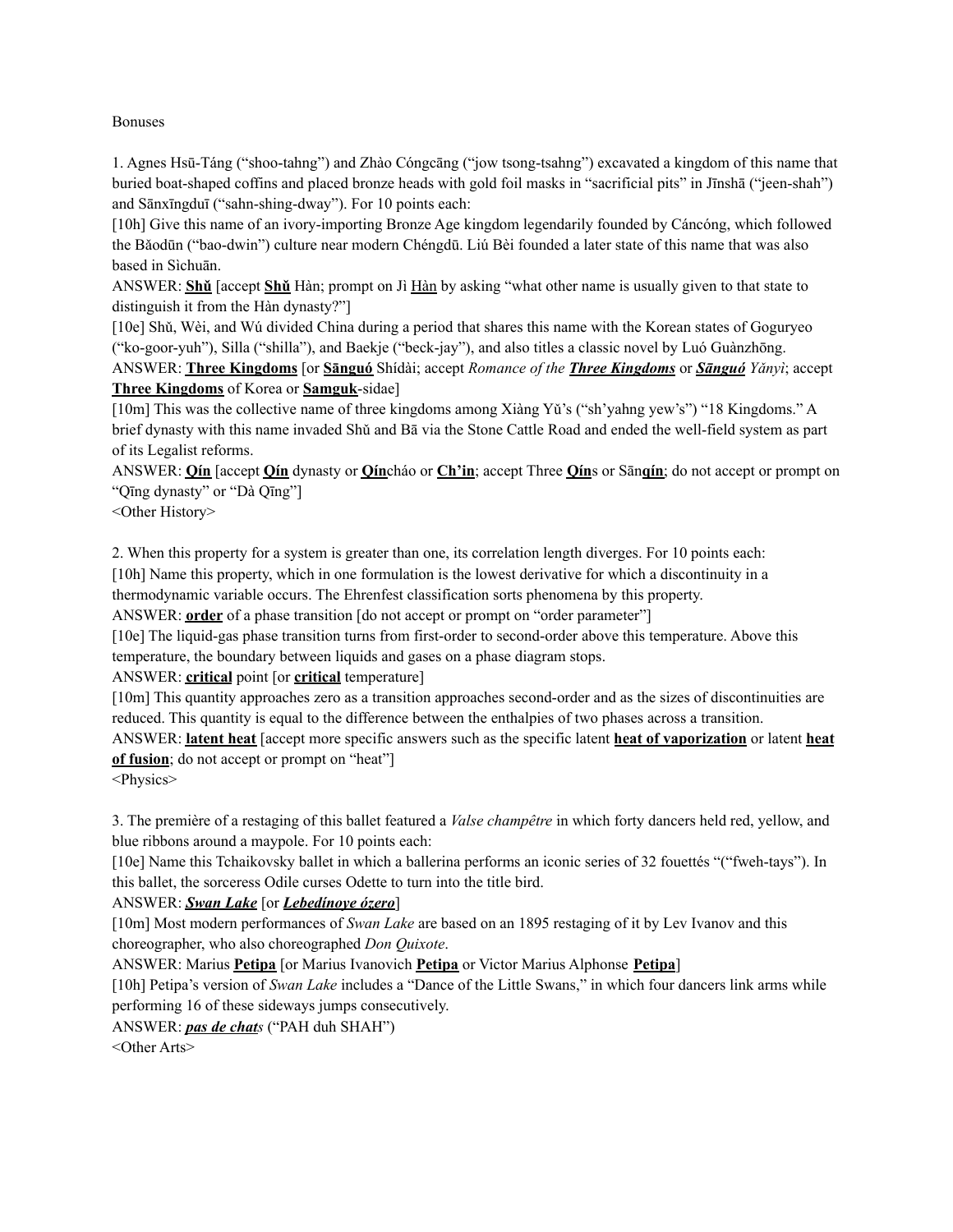4. Octavia E. Butler's final novel, *Fledgling*, is narrated by one of these characters who suffers from amnesia and becomes part of the Ina community. For 10 points each:

[10h] Name this type of character. In another novel, the orphan Aubrey travels around Europe with one of these characters named Lord Ruthven, who kills his wife on their wedding night.

ANSWER: **vampire**s [accept "The **Vampyre**"]

[10m] John Polidori's "The Vampyre" was inspired by this author's "Fragment of a Novel" which he wrote during a literary horror contest with Mary and Percy Shelley. This Romantic poet wrote the Gothic closet drama *Manfred*. ANSWER: Lord **Byron** [or George **Gordon**]

[10e] That literary horror contest also led to Mary Shelley's development of this novel, which is about a mad scientist who brings a monstrous creature to life.

ANSWER: *Frankenstein* [or *Frankenstein; or, The Modern Prometheus*] <British Literature>

5. According to legend, the first ruler of an empire centered around this modern-day country was descended from a sky-god and was sent to earth after being eaten and revived. For 10 points each:

[10h] Name this modern-day country whose rulers took the title "Tu'i." The British-born Shirley Baker became the first prime minister of this country under George Tupou I.

ANSWER: **Tonga** [or Kingdom of **Tonga** or Pule'anga Fakatu'i 'o **Tonga**; accept Tu'i **Tonga** empire]

[10m] The Tongan prince Enele Ma'afu forcibly converted people to Christianity on the Lakeba island of this Melanesian country. Indian laborers were brought to this other Pacific island country by the British.

ANSWER: **Fiji** [or Republic of **Fiji** or Matanitu Tugalala o **Viti** or **Fijī** Gaṇarājya]

[10e] The Tu'i Tonga empire used *kalia* examples of these boats to cross vast swathes of the Pacific. Outrigger examples of these single-oar vessels, such as the Māori *waka*, were often used by Polynesian cultures.

ANSWER: **canoe**s [accept dugout **canoe**s or outrigger **canoe**s; accept **pirogue** or **piragua** or **piraga**; prompt on rowboats or ships; do not accept or prompt on "kayaks"]

<World History>

6. In a 2019 essay collection titled after this mental disorder, Esmé Weijun Wang ("way-joon wahng") describes her experience with this disorder when she recounts hallucinations of the phrase "I hate you." For 10 points each: [10e] Name this disorder whose name translates to "split mind," a term that Wang calls "ableist and inaccurate." ANSWER: **schizophrenia** [or **SZ**; accept *The Collected Schizophrenias: Essays*]

[10h] Wang compares her experience to this 1887 exposé of Blackwell's Asylum. This book's author, Nellie Bly, pretended to be mentally ill in order to investigate the asylum's abusive conditions.

ANSWER: *Ten Days in a Mad-House*

[10m] This author criticized the "romantic idea that the disease expresses the character" in her book *Illness as Metaphor*. Wang's essay "L'Appel du Vide" discusses *On Photography*, a book by this author of "Notes on Camp." ANSWER: Susan **Sontag**

<American Literature>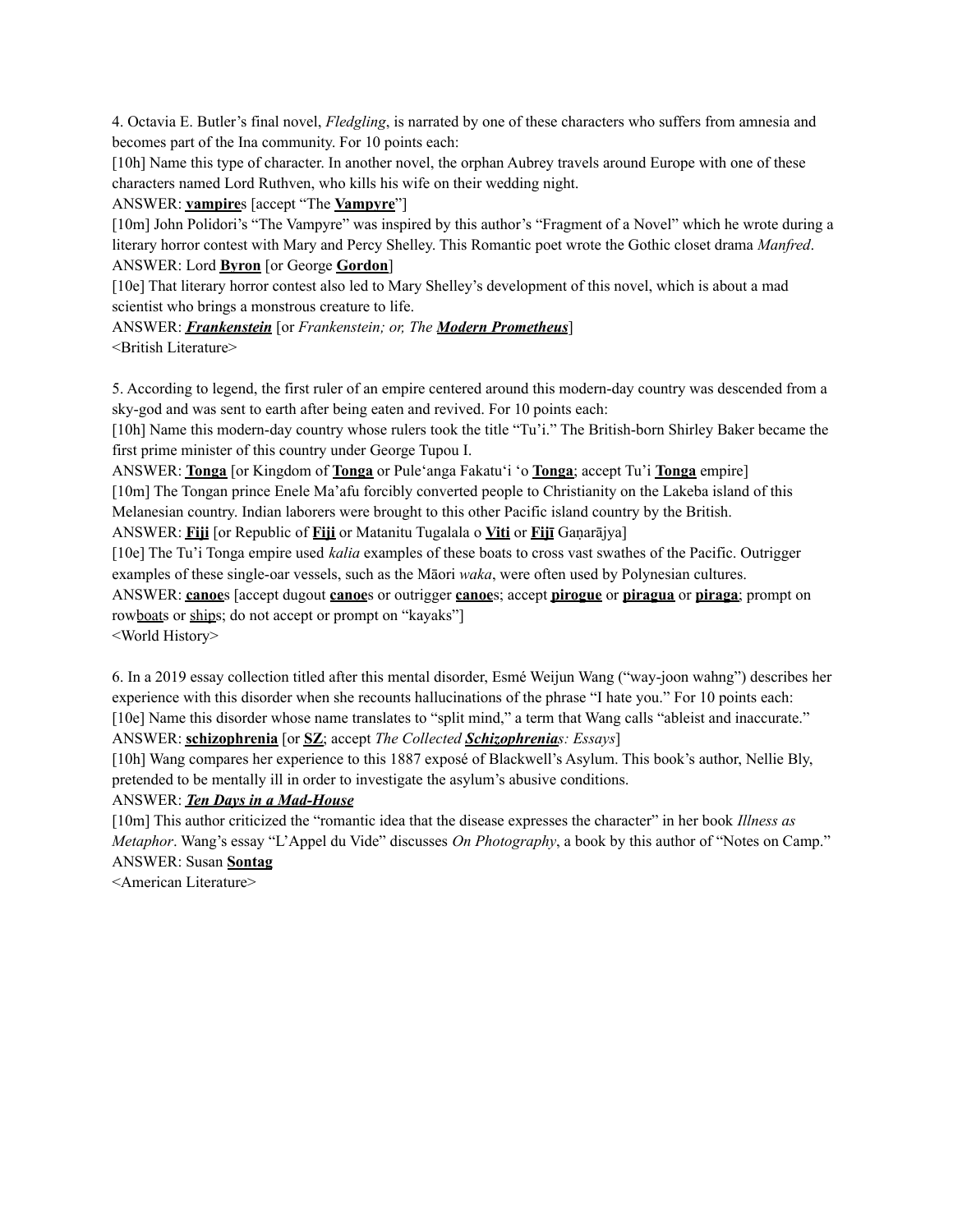7. The *Andantino* theme of this piece's second movement theme and variations ends with the flute playing four descending notes accompanied by grace notes an octave higher. For 10 points each:

[10h] Name this C major piece that opens with an *andante* clarinet solo. It was paired with a similar piece by Maurice Ravel on a landmark 1974 recording featuring Claudio Abbado and Martha Argerich.

ANSWER: Sergei **Prokofiev**'s **Third Piano Concerto** [or Sergei **Prokofiev**'s **Piano Concerto** No. **3**; prompt on partial answers]

[10e] Prokofiev's second piano concerto contains a second movement in this form that requires the soloist to play rapid 16th notes continuously throughout. This light-hearted form's name comes from the Italian for "joke." ANSWER: **scherzo** ("SCARE-tso")

[10m] Prokofiev's fourth piano concerto was among a set of piano concertos commissioned by Paul Wittgenstein with this characteristic, the best-known of which was composed by Ravel.

ANSWER: for the **left hand** only [prompt on "for one hand" by asking "which one?"]

<Classical Music>

8. Howard E. Aldrich suggested that entrepreneurship is facilitated by these structures, whose constituents may exhibit *tertius gaudens* or *tertius iungens* orientations. For 10 points each:

[10e] Name these sociological structures that link individuals. The internet has allowed online services such as Myspace and Facebook to create virtual ones.

ANSWER: **social network**s [prompt on social media; prompt on networks]

[10h] Social networks are made up of these smallest sociological relationships, which are classified by triviality and intimacy. Close friendships exemplify these connections that involve long-term one-to-one relationships.

#### ANSWER: **dyad**s

[10m] Georg Simmel, who extended dyads to triads, analyzed modernization in an essay on these places "and" Mental Life." Lewis Mumford wrote a 1961 book on *[This type of place] in History*.

ANSWER: **city** [or **metropolis**; accept **Grossstadt** or **Metropole**; accept **metropolization** or **metropolitan** area or **metro** area or macro**metropolis**; accept *The Metropolis and Mental Life* or *Die Grossstädte und das Geistesleben*; accept *The City in History*]

<Social Science>

9. A group of astronauts become stranded on the Moon and adopt a religious cult in a series of sci-fi novels in this language called *The Lunar Trilogy*. For 10 points each:

[10h] Name this language. In another sci-fi novel in this language, the protagonist sees his dead lover on a spaceship also occupied by Sartorius and Gibarian.

ANSWER: **Polish** [or język **polski**] (The unnamed novel is *Solaris*.)

[10m] Polish author Stanisław ("stah-nee-swaff") Lem wrote a sci-fi collection partially titled for this adjective about the robots Trurl and Klapaucius. William Gibson's novel *Neuromancer* pioneered a subgenre of sci-fi named for this adjective and the word "punk."

ANSWER: **cyber** [accept *The Cyberiad* or *Cyberiada*; accept **cyber**punk]

[10e] A diary from the "Neogene Era" makes up Lem's novel titled for "Memoirs found in" one of these objects. In Peter Weiss's play *Marat/Sade*, prisoners put on a play that climaxes with Jean-Paul Marat's murder in one of these objects, also depicted in a Jacques-Louis David ("dah-VEED") painting.

ANSWER: bath**tub**s [accept *Memoirs Found in a Bathtub* or *Pamiętnik znaleziony w wannie*] <European Literature>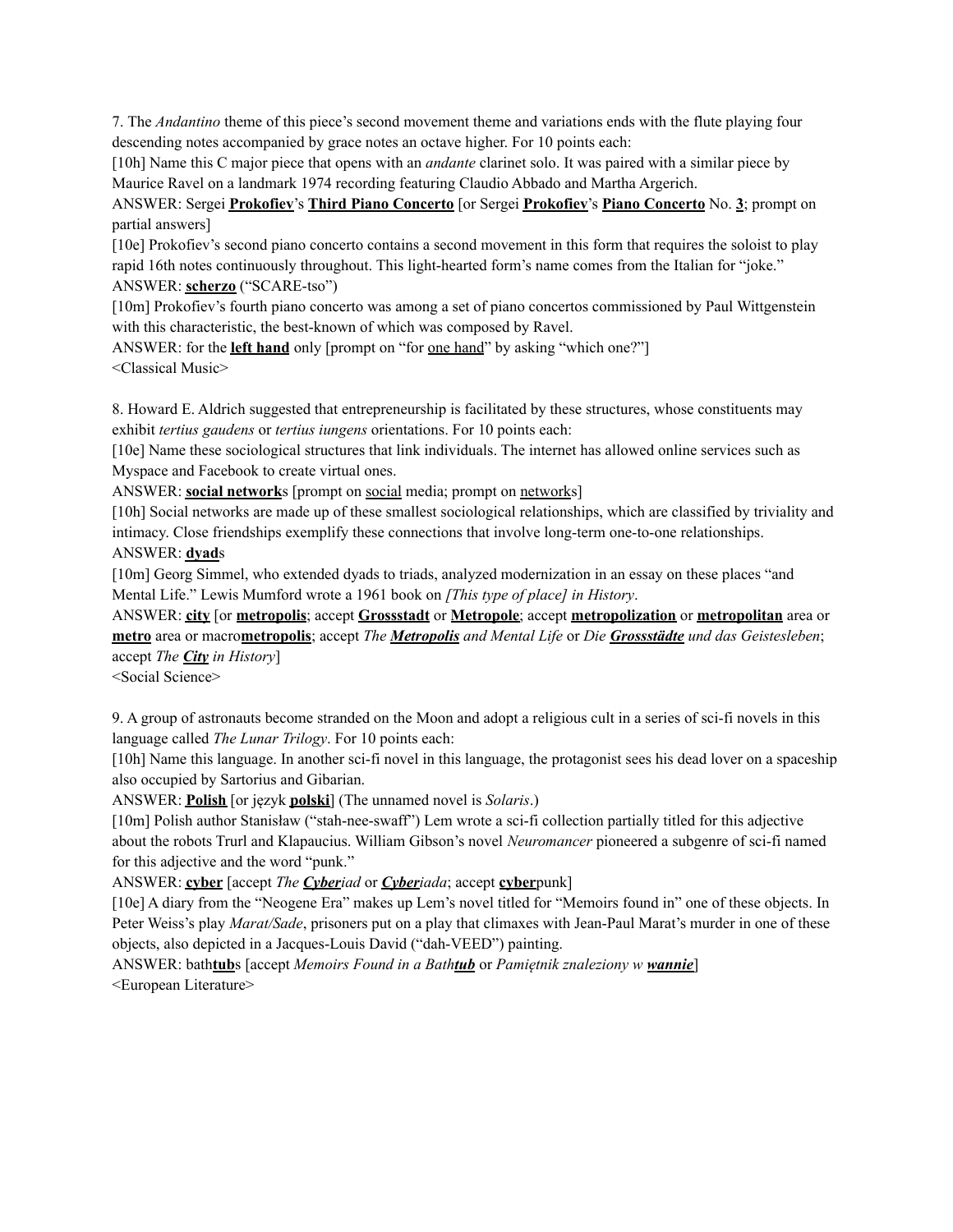10. W. V. O. Quine argued that propositions of this type cannot be grounded in a non-circular fashion because they rely on synonymy. For 10 points each:

[10h] Name this property. According to Immanuel Kant, propositions are of this type if they are true by definition, such as with the sentence "All bodies are extended."

ANSWER: **analytic** propositions

[10e] Quine argued that the "indeterminacy" of this process implied that analytic statements are only grounded in meanings. This process is the act of rendering the words of one language into another.

ANSWER: **translating** [or word forms like **translation**]

[10m] *Two answers required*. Kant contrasted the analytic–synthetic distinction with the distinction between these two qualities. Propositions have one of these two qualities depending on if their justification relies on experience or not.

ANSWER: **a priori** AND **a posteriori** [accept "**from the earlier**" AND "**from the later**" or close synonyms; accept answers in either order]

<Philosophy>

11. Hasse ("HAH-suh") diagrams can be used to visualize these structures. For 10 points each:

[10h] Name these structures which contain maximal elements if they satisfy conditions given by Zorn's lemma. These structures contain a binary relation that is antisymmetric and transitive but not necessarily connected.

## ANSWER: **poset** ("POH-set") [or **partially ordered** set]

[10e] Hasse diagrams visualize posets as directed acyclic examples of these structures that contain vertices connected by edges.

ANSWER: **graph**s

[10m] A common example of a poset is the power set equipped with this relation, which establishes the empty set as the minimum element. This relation's symbol resembles a capital letter U opening to the right.

ANSWER: **inclusion** [accept answers indicating **subset**s; accept descriptions indicating that one set is **contained** within the other]

<Other Science>

12. In 1982, this artist exhibited a portrait of Joseph Beuys at Germany's documenta exhibition. For 10 points each: [10m] Name this artist, who included a skeleton holding a zero-dollar bill in the predominantly-red 1986 mural *Crack is Wack*. Many of his works address the crisis surrounding AIDS, which he died of in 1990.

ANSWER: Keith **Haring** [or Keith Allen **Haring**]

[10e] Haring worked mainly in this US city's graffiti scene. He also took part in the 1983 Whitney Biennial in this city, which is also home to the Metropolitan Museum of Art.

# ANSWER: **New York** City [or **NY**C]

[10h] At this exhibition's 1984 iteration, Haring exhibited a painting that shows Mickey Mouse considering sex with the devil. The US pavilion at this exhibition is displayed at the Peggy Guggenheim Museum.

ANSWER: Venice **Biennale** [or Venice **Biennial** or Art **Biennale**; prompt on Venice or Venezia] <Painting/Sculpture>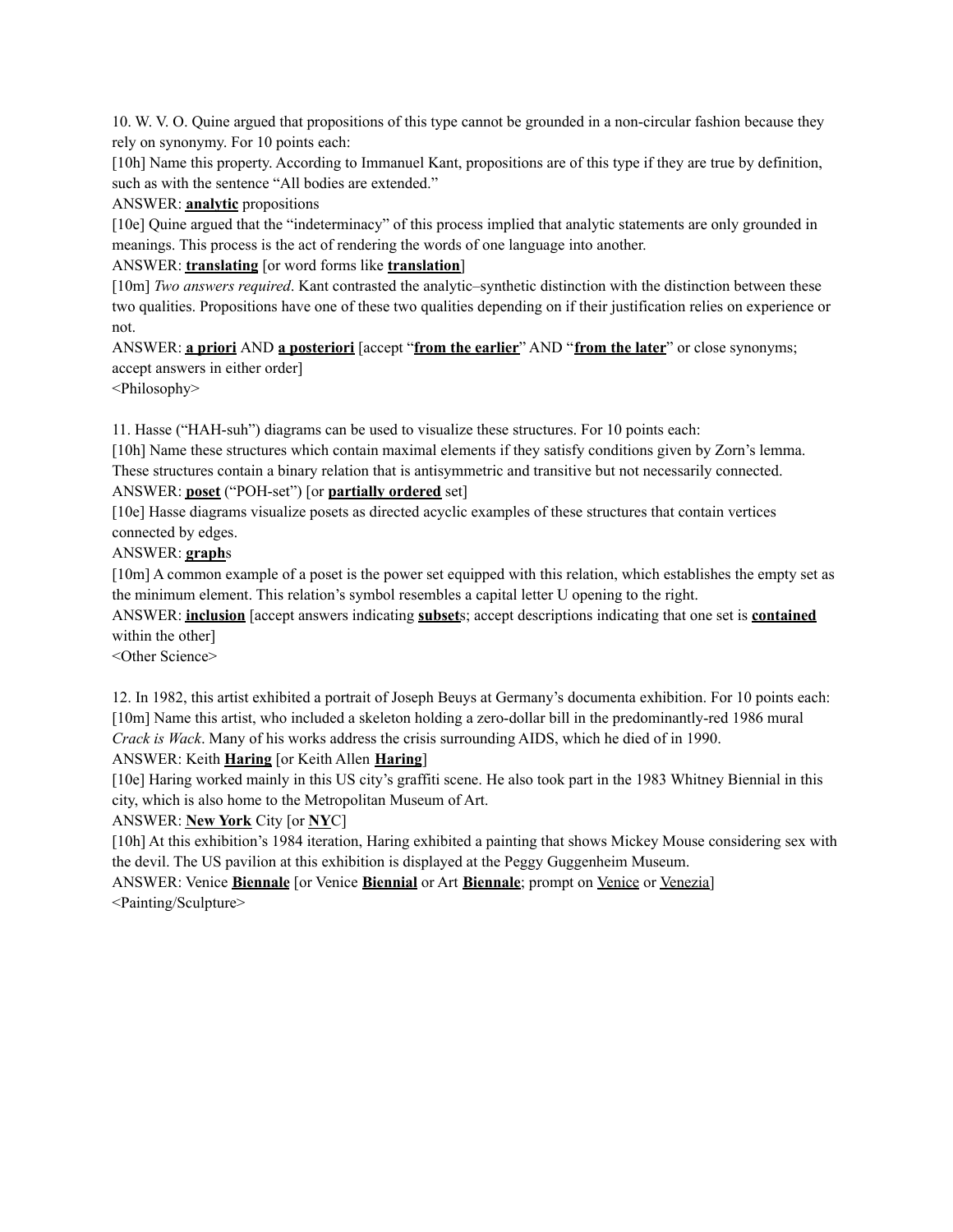13. Joseph II and Frederick the Great's troops both dug this crop up with bayonets to survive winter in the War of the Bavarian Succession. For 10 points each:

[10e] Name this crop that may have reached Europe from the Andes, via Colombia. Antoine-Augustin Parmentier extolled this crop, which suffered *Phytophthora* blights that caused famines in the Scottish Highlands and Ireland.

ANSWER: **potato**es [or *Solanum tuberosum*; prompt on *Solanum* or Solanaceae; accept **potato** blight; accept Irish **Potato** Famine or Highland **Potato** Famine; accept **Potato** War or **Kartoffel**krieg; accept specific potato varieties but do not accept or prompt on "sweet potatoes" or "yams" or "ube"]

[10m] European potatoes may also originate from an island governorate of this former Spanish colony. Amédée-François Frézier introduced Europe to the giant strawberries grown by this country's cattle-raiding Mapuche people. ANSWER: **Chile** [or Republic of **Chile**; or República de **Chile**; accept **Araucanía**; accept Captaincy General of **Chile** or Capitanía General de **Chile**] (The islands were the Governorate of Chiloé.)

[10h] Moche pots north of Chile depicted domestic ducks that Europeans named for this historical region. Richard Chancellor, Sebastian Cabot, and Hugh Willoughby formed an early joint-stock company named for this region. ANSWER: **Muscovy** [accept **Muscovy** duck or *Cairina moschata*; accept **Muscovy** Company; accept **Moscow** or Grand Duchy of **Moscow** or **Muscovite** Russia; prompt on Russia or Rus'; prompt on Company of Merchant Adventurers to New Lands]

<European History>

14. Three of these quantities are the free parameters that arise when solving the Schrödinger equation in a radial potential. For 10 points each:

[10m] Name this set of four quantities, three of which are symbolized *n*, *l* ("ell"), and *m*-sub-*l* ("M-sub-ell").

ANSWER: **quantum number**s

[10e] For an electron, this fourth quantum number is either plus or minus one-half. Its existence was shown in the Stern–Gerlach experiment.

ANSWER: **spin** [or **intrinsic angular momentum** or **spin angular momentum**; do not accept or prompt on partial answers]

[10h] This is the number of radial nodes in a 4f atomic orbital. It may help you to know that the angular momentum quantum number of an f orbital is 3.

ANSWER: **zero** (The number of angular nodes equals  $n - \ell - 1 = 4 - 3 - 1 = 0$ .) <Chemistry>

15. *Walam Olum* was a hoaxed epic of this people, who settled Moraviantown, "Hell Town," and "Murdering Town," and founded the commercial cities of Kittanning and Shamokin. For 10 points each:

[10m] Name this people whom the Penn family robbed in the "walking purchase." Benjamin West painted William Penn's earlier Shackamaxon peace treaty with Chief Tamanend of this native people of New Netherland.

ANSWER: **Lenape** people [or Lenni **Lenape**; or **Delaware**; accept **Lenape**hoking; accept **Choptank** or **Esopus** or **Hackensack** or **Kechemeche** or **Munsee** or **Nanticoke** or **Navesink** or **Okehocking** or **Pamapon** or **Pompton** or **Raritan** or **Siwanoy** or **Tappan** or **Unalachtigo** or **Unami**; prompt on Algonquian or Algonquin]

[10h] In 1654, Lenape sachems settled the favorable Tinicum treaty with this fort's last leader Johan Risingh. The Susquehannock who traded here waged the Peach Tree War after the Dutch besieged this capital of New Sweden. ANSWER: Fort **Christina** [or Fort **Altena**; or **Hopokahacking**; prompt on Wilmington]

[10e] Savo-Karelian "forest-destroyer" Finns who were exiled to Fort Christina brought saunas and these structures to America. In Charleston, Illinois, you can visit one of these dwellings modeled on Abraham Lincoln's birthplace. ANSWER: **log cabin**s [accept **log house**s or **log building**s; prompt on partial answers; prompt on wooden houses or equivalents]

<American History>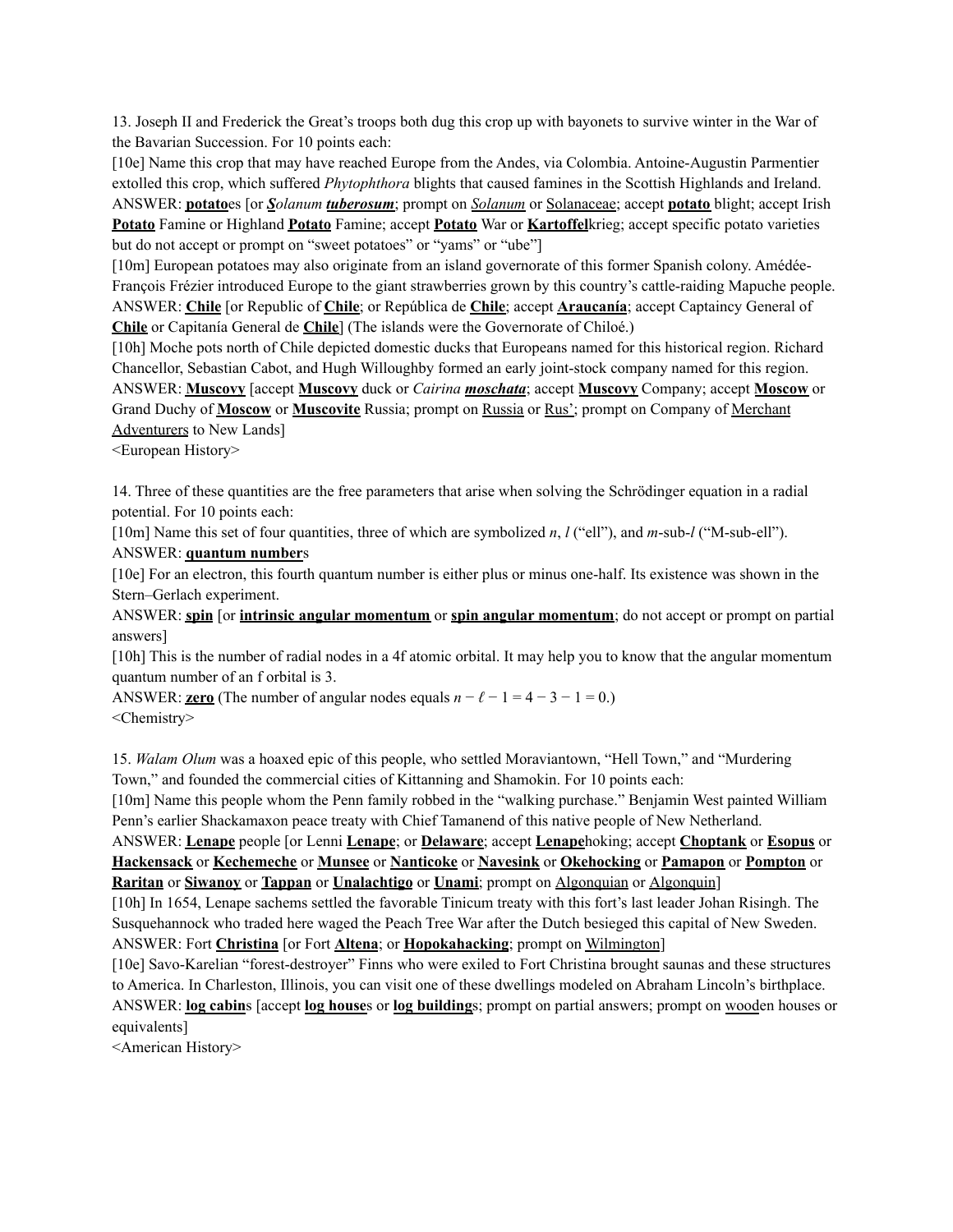16. The Aztec monster *ahuizotl* ("AH-hwee-zoh-tul"), which took the form of this animal, dragged unsuspecting people to their death. For 10 points each:

[10h] Name these animals. A deity with the head of this animal wept so hard during the sacrifice for Tōnatiuh that his eyes fell out of their sockets.

ANSWER: **dog**s [accept *itzcuintli*; accept *tz'i'*; accept *oc*; prompt on Xolotl by asking "Xolotl had the head of what animal?"]

[10m] The dog-headed god Xolotl served in this mythological role of guiding spirits to the afterlife. In this role, Xolotl would reunite dead dogs on the shore of Mictlan with their recently-deceased owners.

### ANSWER: **psychopomp**s

[10e] Colorful dogs on the shore of Mictlan would accompany souls to prevent them from experiencing this fate in the afterlife. The euphemism "visiting Davy Jones's Locker" referred to people who died in this fashion. ANSWER: death by **drown**ing [accept equivalents; accept **shipwreck**]

<Mythology>

17. The ideas of Allan Kardec developed into the religion of Spiritism primarily in this country, which contains its largest number of practitioners. For 10 points each:

[10h] Name this country where Chico Xavier helped spread Spiritism, a religious belief about contacting the dead, by channeling a spirit called Emmanuel.

ANSWER: **Brazil** [or **Brasil**; or Federative Republic of **Brazil** or República Federativa do **Brasil**]

[10e] Kardec wrote an instructional book for Spiritist examples of these people, such as Chico Xavier. These people channel spirits using methods like séances ("SAY-on-sizz") and Ouija boards.

ANSWER: **medium**s [prompt on spirit channelers]

[10m] Kardec titled one of his books on Spiritism *Heaven and Hell*, a title he likely borrowed from this Swedish theologian. This mystic also described his revelations in *True Christian Religion*.

ANSWER: Emanuel **Swedenborg** [or Emanuel **Swedberg**]

<Religion>

18. In a story by this author, the farm worker Petrus pays the morgue for the body of his illegal immigrant brother, only to be given the wrong corpse to bury. For 10 points each:

[10m] Name this author of the story "Six Feet of the Country." A similar situation arises in a novel by this author which incorporates Zulu myth to describe how Jacobus finds the body of a Black man on Mehring's farm.

### ANSWER: Nadine **Gordimer**

[10e] Gordimer's works, like the aforementioned novel *The Conservationist*, often oppose this policy, according to which White and Black people were segregated in her native South Africa.

# ANSWER: **apartheid**

[10h] A white apartheid activist tries to prove his own Black heritage in a Gordimer story titled for how "[this historical figure] was One-Sixteenth Black," which titles a 2008 collection by her.

ANSWER: Ludwig van **Beethoven** [accept *Beethoven was One-Sixteenth Black*] <World Literature>